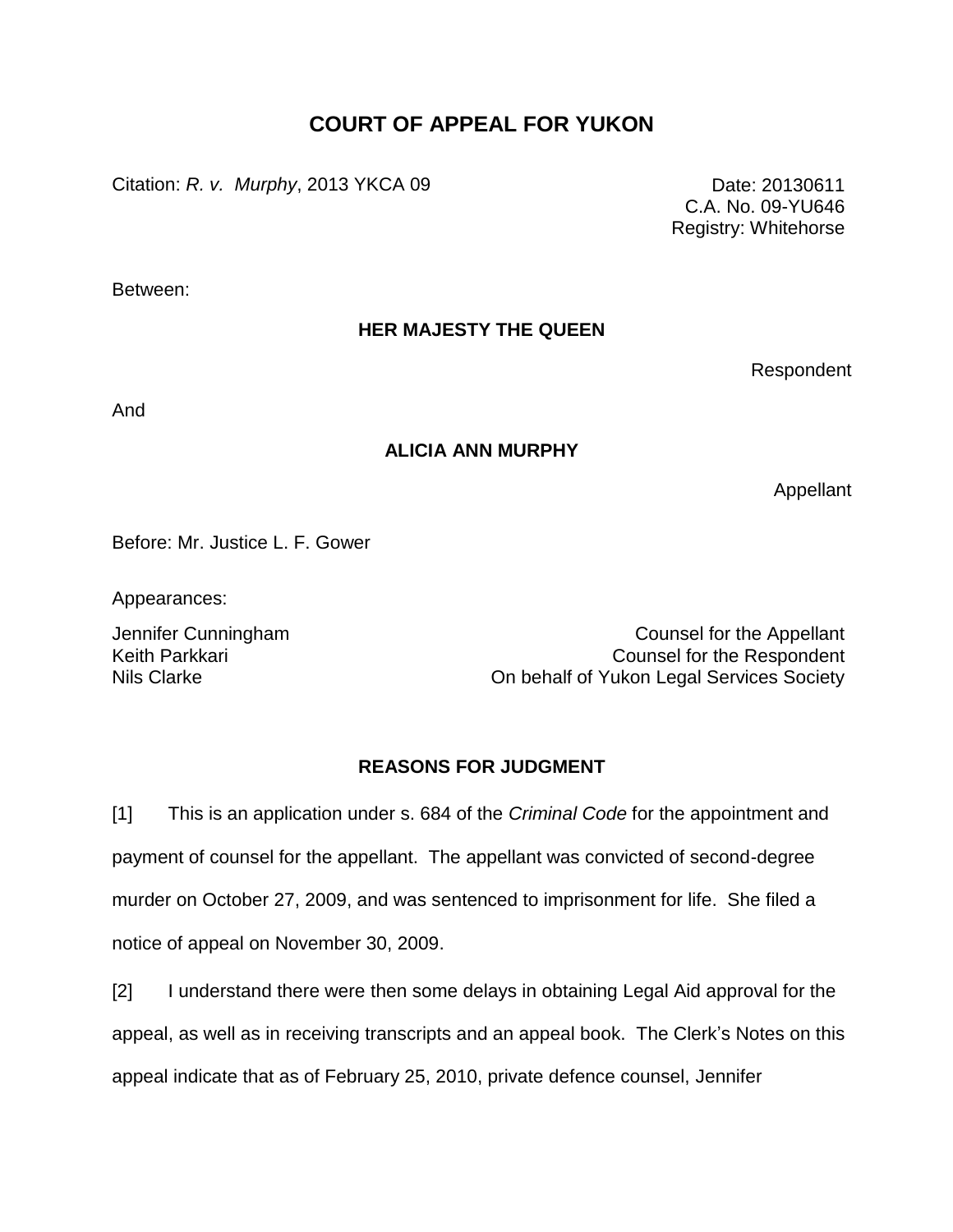Cunningham, had been assigned to prepare an opinion for Legal Aid (the "Yukon Legal Services Society" or "YLSS") on the merits of the appeal.

[3] As I understand it, Ms. Cunningham eventually began acting as counsel of record for the appellant. However, because of uncertainty regarding the funding issue, she has for the most part been acting on a *pro bono* basis to date. That is to her credit and is in the finest traditions of the bar.

[4] As of March 2, 2011, Ms. Cunningham indicated a potential application to adduce fresh evidence. As of September 14, 2012, Ms. Cunningham was still perfecting the fresh evidence application. On January 21, 2013, Ms. Cunningham filed a notice of application for leave to introduce fresh evidence which raised the issue of ineffective assistance of counsel at the appellant's trial. The s. 684 application was filed at the same time.

[5] The initial s. 684 application was addressed before me on February 19, 2013, but was dismissed because the appellant had not established that she had not been granted legal aid. However, I then indicated to Ms. Cunningham that she could renew the application at a future time.

[6] Ms. Cunningham did so on April 19, 2013, however the application was adjourned until June 4th in order to allow Ms. Cunningham to obtain further information about YLSS.

[7] At her trial, the appellant was represented by two counsel who are staff lawyers with YLSS. The ineffective assistance of counsel issue involves an allegation by the appellant that her trial counsel failed to investigate and disclose the details of an alibi available to her the night the deceased died. Each of the former defence counsel have now filed affidavits in essence deposing that the alibi was not pursued because the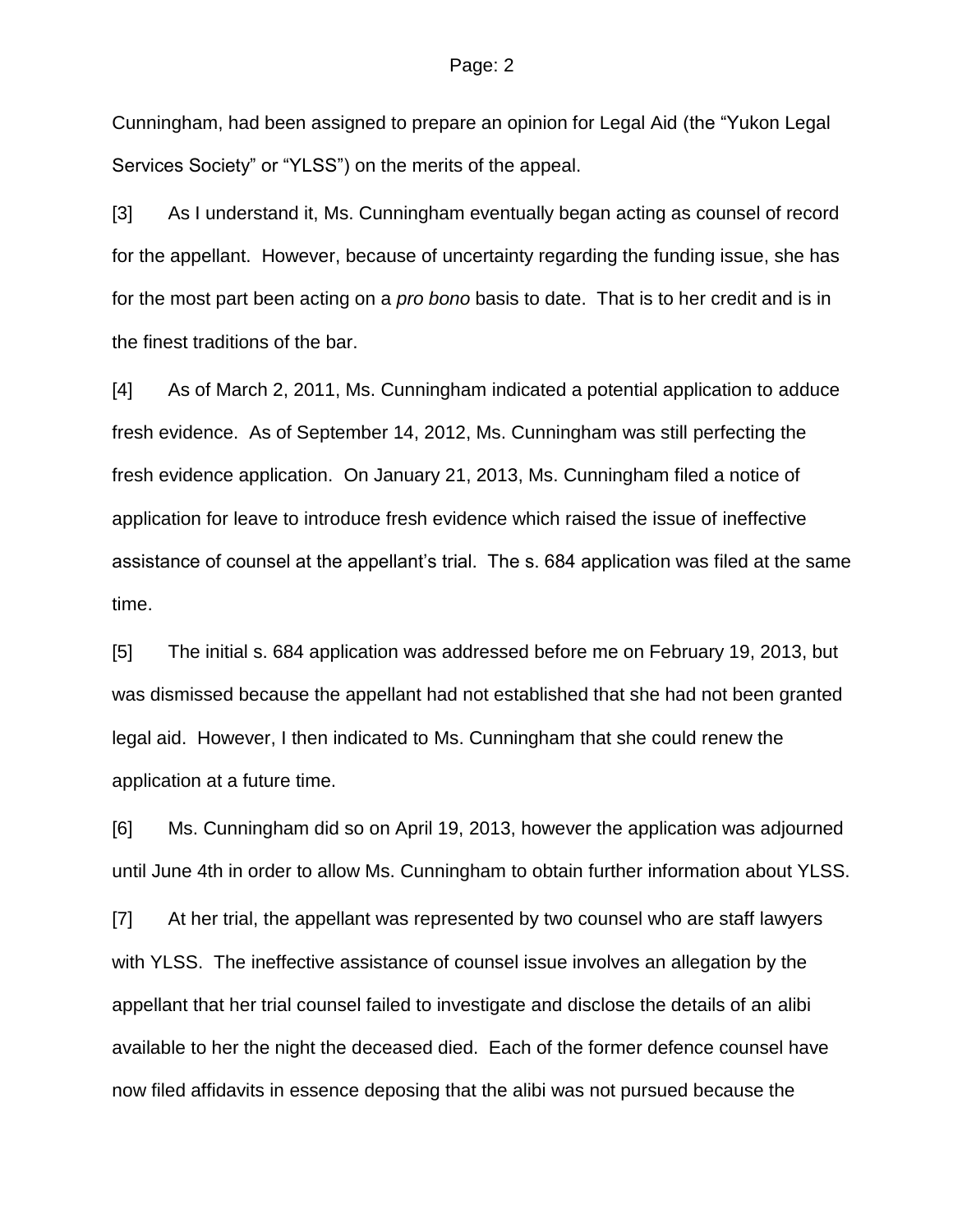appellant did not specifically provide instructions to that effect until the trial was

underway. Accordingly, the appellant deposes that the details of the alibi were not

disclosed to the Crown until mid-trial. Ms. Cunningham intends to cross-examine each of

the former defence counsel on their affidavits in preparation for the hearing of this appeal.

[8] In a letter dated November 6, 2012, the YLSS Executive Director, Nils Clarke,

wrote:

"…YLSS agrees that our organization could be perceived to be in a conflict with respect to this file in light of the approach appeal counsel will be taking."

[9] However, the YLSS board of directors subsequently changed their position on the conflict issue. In his letter of April 18, 2013, Mr. Clarke wrote:

> "The Yukon Legal Services Society ("YLSS") Board of Directors has had an opportunity to meet and has made the decision that they will not prejudge themselves to be in a conflict with regard to the administration of a budget for Ms. Murphy's appeal. They are prepared to strike a High Cost Case Committee ("HCCC"), which would consist of three YLSS Board Members and one member of the Legal Aid Ontario Big Case Management program."

In the same letter, Mr. Clark indicated that he anticipated that Ms. Murphy would be

eligible for legal aid coverage should she re-apply for assistance.

[10] Ms. Cunningham submits that the potential for a conflict of interest arises from the

fact that the appellant's trial counsel are both employees of YLSS, and that, because she

is a private lawyer, she will have to seek approval of a budget for the appeal from YLSS.

Ms. Cunningham argues that both of the appellant's trial counsel are now in an

adversarial position *vis-à-vis* the appellant. Therefore, she does not want to be put in the

position of having to divulge information which would otherwise be subject to litigation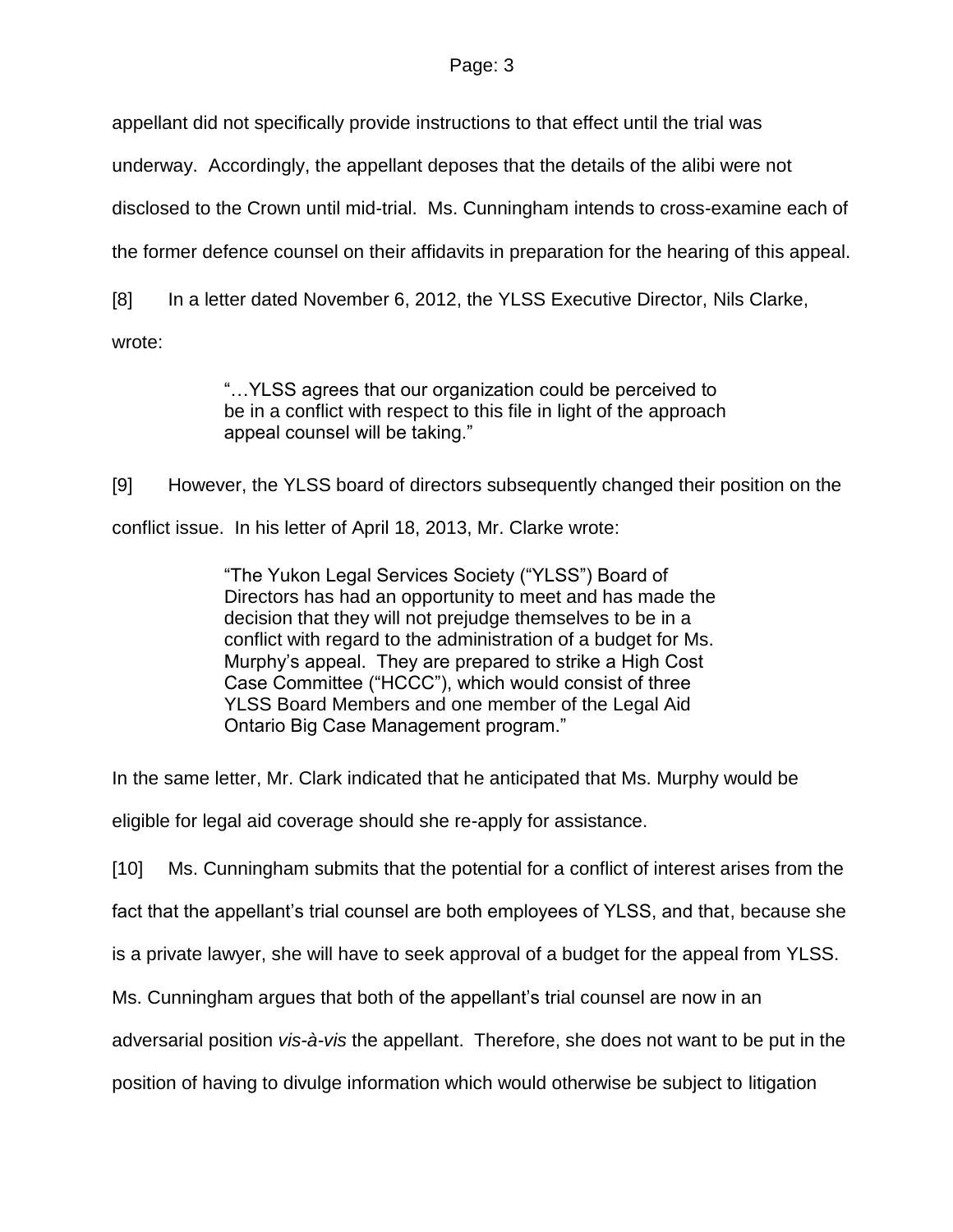privilege, e.g. appeal strategy, to the YLSS board members on the High Cost Case Committee (the "HCC Committee") for the purpose of justifying the appeal budget. Further, Ms. Cunningham anticipates that, because of the additional time and resources which will be necessary to argue the ineffective assistance of counsel issue, the cost of this appeal could be approximately double that of an average second-degree murder appeal. Finally, Ms. Cunningham submitted that the YLSS board members involved in reviewing and monitoring the appeal budget might be perceived as wanting to protect both their employees and their organization.

[11] Ms. Cunningham notes that when *amicus curiae* (*"amicus"*) are appointed in the Yukon, the practice is that the federal Crown's office will pay the fees and disbursements of the *amicus,* but that, to avoid any conflict of interest, the budget review and approval is conducted by Yukon Government. That avoids the potential problem of having the Crown approve, for example, whether or not a certain *Charter* application should be made, a particular expert called, or additional time required to prepare for the examination of witnesses by the *amicus.* Thus, argues Ms. Cunningham, the prospect of YLSS overseeing the budget in this appeal is analogous to the Crown overseeing the budget of an *amicus* in a criminal trial. She submits that in both cases the overseer would be "adverse in interest" to either the appellant or the accused, as the case may be. [12] At the hearing of the s. 684 application on June 4, 2013, Mr. Clarke appeared to answer any questions from counsel or the Court. I canvassed with him whether YLSS was prepared to consider a process similar to the approval of *amicus* budgets for this appeal. Perhaps not surprisingly, and for what I expect are sound fiscal reasons, he indicated that it was not.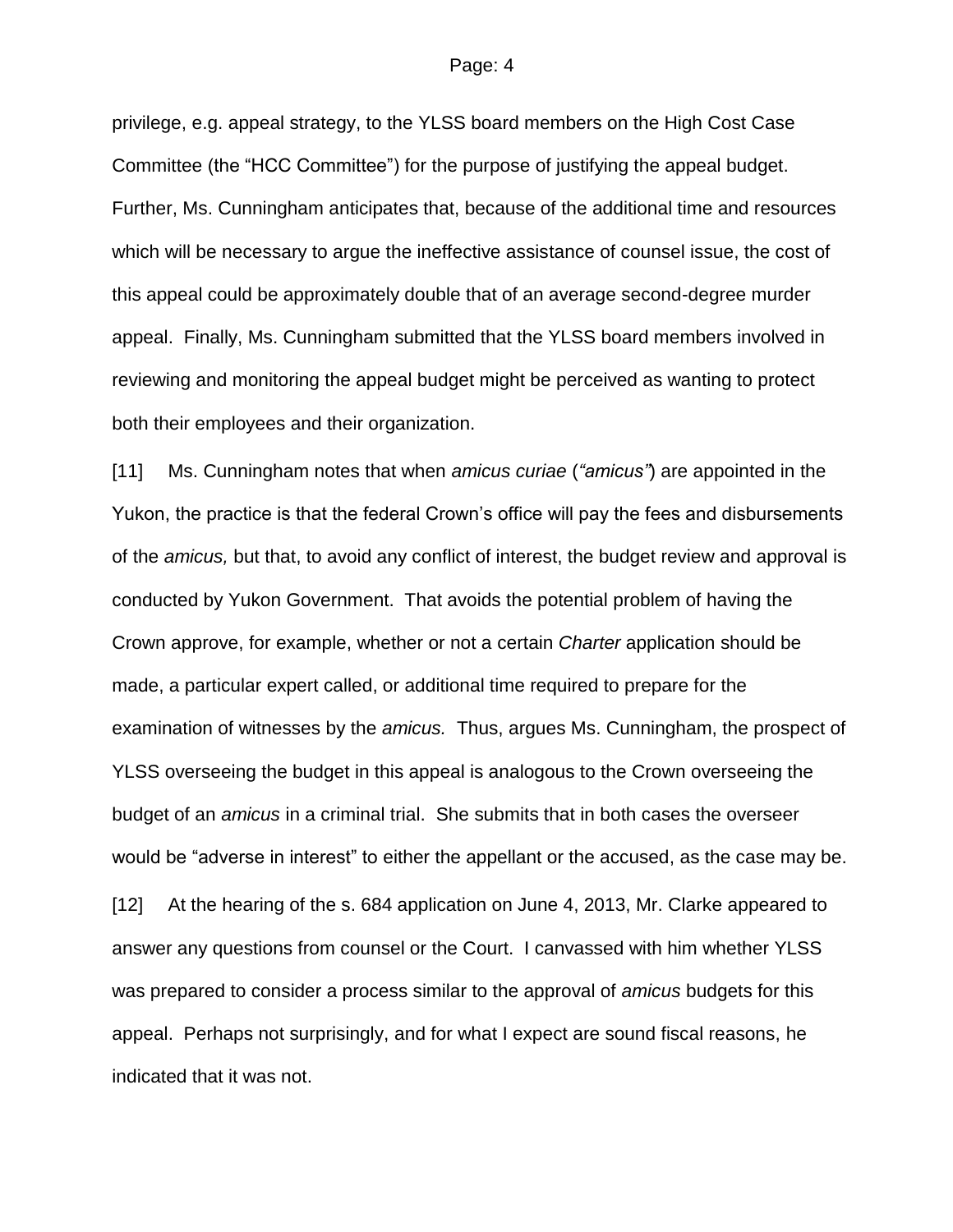[13] Section 684 of the *Code* reads as follows:

"684. (1) A court of appeal or a judge of that court may, at any time, assign counsel to act on behalf of an accused who is a party to an appeal or to proceedings preliminary or incidental to an appeal where, in the opinion of the court or judge, it appears desirable in the interests of justice that the accused should have legal assistance and where it appears that the accused has not sufficient means to obtain that assistance.

Counsel fees and disbursements

(2) Where counsel is assigned pursuant to subsection (1) and legal aid is not granted to the accused pursuant to a provincial legal aid program, the fees and disbursements of counsel shall be paid by the Attorney General who is the appellant or respondent, as the case may be, in the appeal.

Taxation of fees and disbursements

(3) Where subsection (2) applies and counsel and the Attorney General cannot agree on fees or disbursements of counsel, the Attorney General or the counsel may apply to the registrar of the court of appeal and the registrar may tax the disputed fees and disbursements"

[14] The Crown does not dispute that "it appears desirable in the interests of justice"

that the appellant should have counsel for the appeal. Nor does Crown counsel

challenge the assertions that the appellant does not have sufficient means to obtain legal

assistance for her appeal, that the appeal is not without merit, or that the appellant

cannot effectively present the appeal without the assistance of a lawyer: see *R. v.*

*Bernardo* (1997), 105 O.A.C. 244.

[15] If counsel is appointed under s. 684(1) and legal aid is not granted, then pursuant

to s. 684(2) the federal Crown must fund the appeal.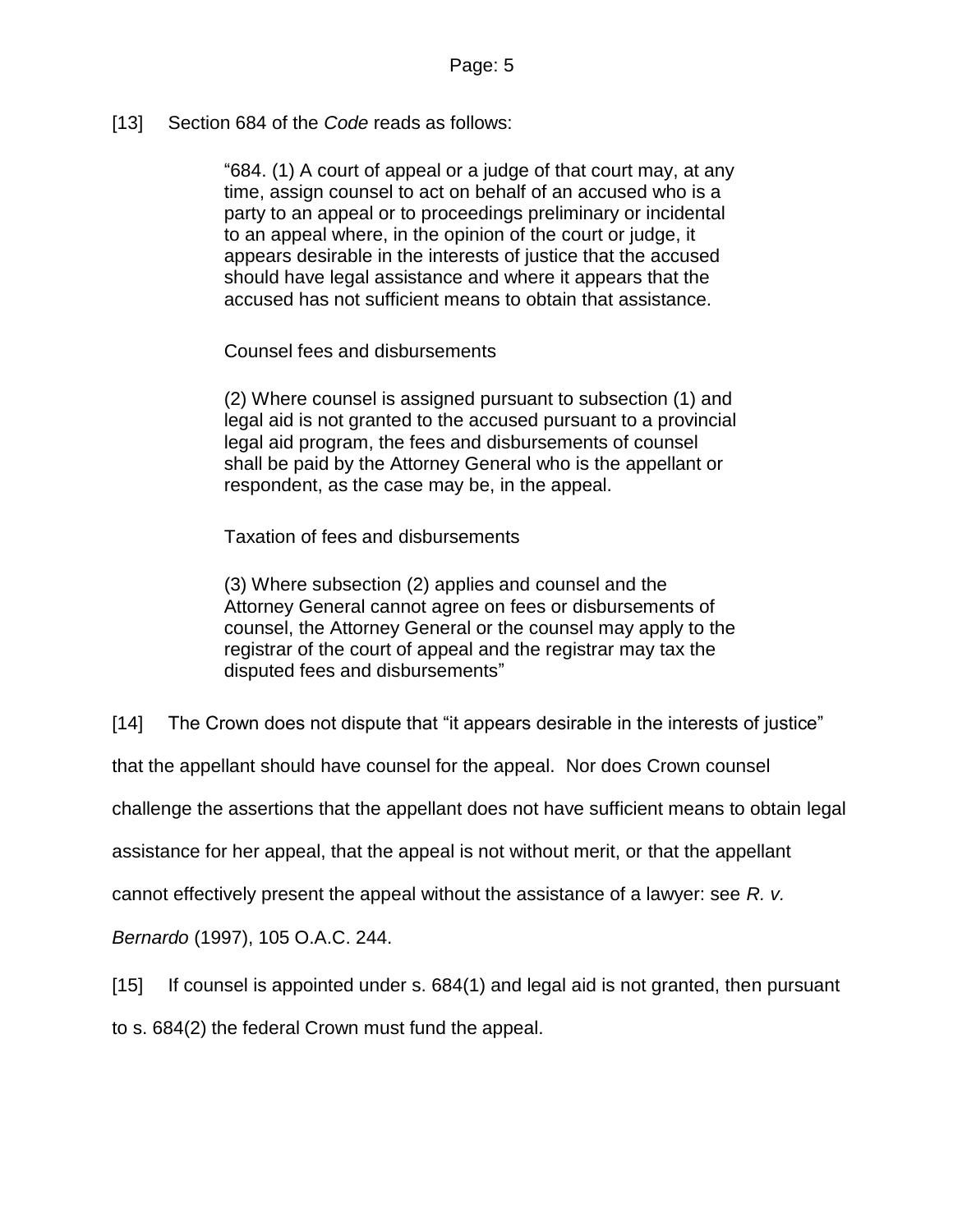[16] However, Crown counsel cautioned that the Court of Appeal is a court of statutory (and not inherent) jurisdiction, and that, sitting as a judge of the Court of Appeal on this application, my jurisdiction is limited to what s. 684 allows. I accept that submission.

[17] In *R. v. Roussin*, 2011 MBCA 67, MacInnes J.A. reviewed several judicial

authorities on the overall scheme under s. 684. In particular, the specific issue before him

was the meaning of the words "and legal aid is not granted to the accused pursuant to a

provincial legal aid program" in s. 684(2). MacInnes J.A. further refined the issue by

asking whether, following an order under s. 684(1), the provincial [or territorial] legal aid

authority is entitled to consider afresh whether to grant legal aid under s. 684(2).

[18] One of the cases considered by MacInnes J.A. was *R. v. Johal* (1998), 127 C.C.C.

(3d) 273 (B.C.C.A.), in which McEachern,C.J.B.C. said, at paras. 24 and 26:

"… The scheme of the enactment… contemplates that the section will only operate when an accused is not granted legal aid and he or she cannot obtain legal assistance…

I do not think the scheme of s. 684 contemplates a judge assigning counsel after legal aid has already been offered and apparently rejected."

…

[19] Similarly, at paras. 34 and 35 of *Roussin*, MacInnes J.A. concludes that an appellant must first establish that they have been denied legal aid in order to have counsel appointed under s. 684(1). He also concluded that, following the appointment, the local legal aid program can make a further determination whether to fund the appeal:

> "34 In my opinion, the case law is clear that an accused must attempt to obtain counsel through legal aid before applying to the court for appointment of counsel under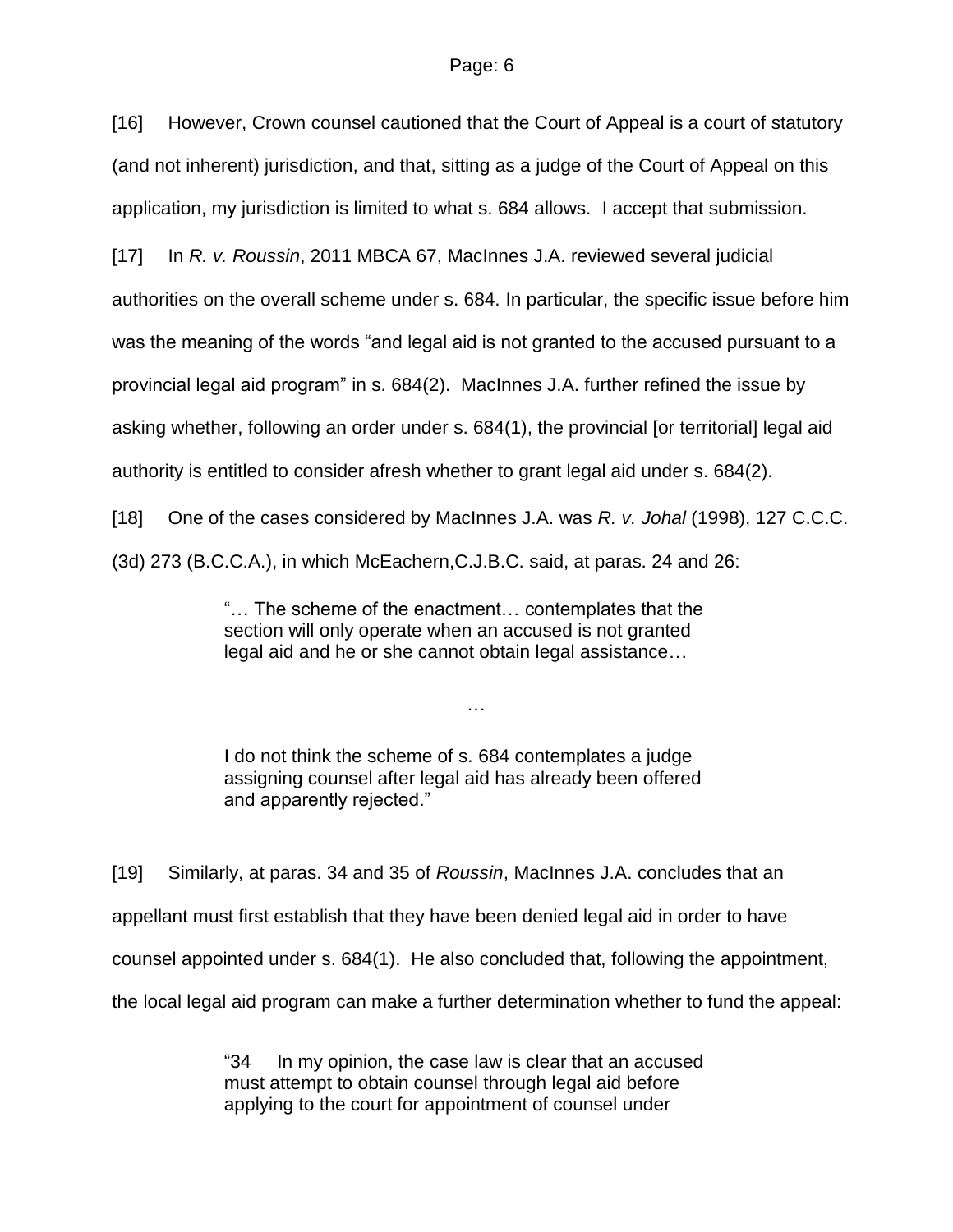s. 684(1). And common sense would confirm that, if counsel is appointed through legal aid, a s. 684(1) order would not be granted (at least not to the extent of the legal services to be provided under the legal aid certificate). Thus, it follows that any applicant who succeeds in obtaining an order under s. 684(1) will first have been denied legal aid. That indeed was the case here.

35 In my view, therefore, the failure to grant legal aid as referred to in s. 684(2) following the assignment of counsel under s. 684(1) must refer to a new denial, not to the denial(s) which, of necessity, proceeded [*sic*] the granting of the s. 684(1) order. To conclude otherwise would result in the reference to legal aid in s. 684(2) having no meaning, an interpretation that would be contrary to the presumption against tautology."

[20] Ms. Cunningham argued that *Roussin* is distinguishable because it does not examine the factual situation where it is, for reasons of conflict or otherwise, not appropriate for a legal aid program to be involved in the funding of an appeal. She pointed to two decisions from the Newfoundland Court of Appeal as examples of a situation where a conflict of interest could be a reason to not grant legal aid. In *R. v. Ryan*, 2007 NLCA 6, the Court of Appeal was dealing with an appeal from a denial of Ryan's application for state-funded representation by a specific lawyer for his trial. He was facing charges of second-degree murder and uttering a threat. The accused was dissatisfied with the legal aid staff lawyer originally appointed to represent him, and the Legal Aid Commission then offered the accused a choice between two alternate staff lawyers, both of whom resided outside of St. John's, where the trial was to take place. Ryan rejected that offer for three reasons: he did not want to be represented by a legal aid lawyer, he wanted a particular lawyer from private bar, and he did not want a lawyer located outside of St. John's. The Commission explained that a staff lawyer from St. John's could not be provided due to unspecified "conflict of interest issues." The trial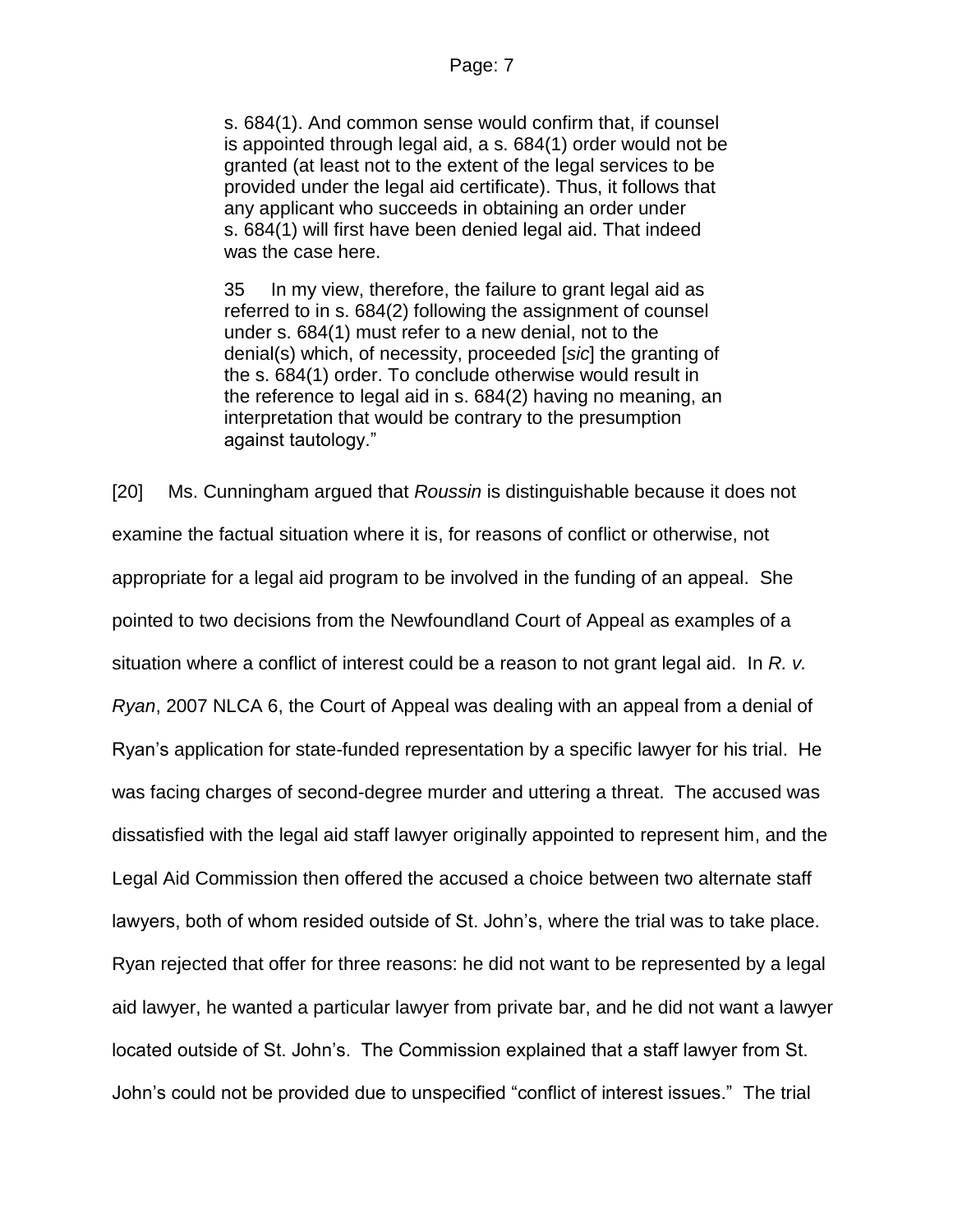judge denied the application. Because this was an application for the appointment of counsel at trial, there is no reference in the reasons for judgment to s. 684 of the *Criminal Code*, however the relevant principles appear to be the same. In the result, the Court of Appeal concluded, at para. 7:

> "7 In this case, legal aid has been made available to the accused. Mr. Ryan has not provided any objectively valid reason for refusing the offer made by the Legal Aid Commission. Nothing put forward by Mr. Ryan indicates that he would not receive a fair trial if he were represented by one of the staff solicitors offered by the Legal Aid Commission. The case law supports the conclusion that, in those circumstances, the court will not make an order for counsel of Mr. Ryan's choice to be funded by the Attorney General or the Legal Aid Commission (see, for example: *R. v. William Ryan* [\(2005\), 248 Nfld. & P.E.I.R. 162](http://www.lexisnexis.com/ca/legal/search/runRemoteLink.do?langcountry=CA&linkInfo=F%23CA%23NFPR%23decisiondate%252005%25sel2%25248%25year%252005%25page%25162%25sel1%252005%25vol%25248%25&risb=21_T17553993925&bct=A&service=citation&A=0.5562129754872834) (NLCA); *R. v. Howell (D.M.)* [\(1995\), 146 N.S.R. \(2d\) 1](http://www.lexisnexis.com/ca/legal/search/runRemoteLink.do?langcountry=CA&linkInfo=F%23CA%23NSR2%23decisiondate%251995%25sel2%25146%25year%251995%25page%251%25sel1%251995%25vol%25146%25&risb=21_T17553993925&bct=A&service=citation&A=0.24479685098298354) (NSCA), affirmed [\[1996\] 3 S.C.R. 604;](http://www.lexisnexis.com/ca/legal/search/runRemoteLink.do?langcountry=CA&linkInfo=F%23CA%23SCR%23sel2%253%25year%251996%25page%25604%25sel1%251996%25vol%253%25&risb=21_T17553993925&bct=A&service=citation&A=0.93200760646949) *R. v. Potts* [\(1995\), 136 Nfld. & P.E.I.R.](http://www.lexisnexis.com/ca/legal/search/runRemoteLink.do?langcountry=CA&linkInfo=F%23CA%23NFPR%23decisiondate%251995%25sel2%25136%25year%251995%25page%25178%25sel1%251995%25vol%25136%25&risb=21_T17553993925&bct=A&service=citation&A=0.29119854979787396)  [178](http://www.lexisnexis.com/ca/legal/search/runRemoteLink.do?langcountry=CA&linkInfo=F%23CA%23NFPR%23decisiondate%251995%25sel2%25136%25year%251995%25page%25178%25sel1%251995%25vol%25136%25&risb=21_T17553993925&bct=A&service=citation&A=0.29119854979787396) (PEICA); *R. v. Rowbotham* [\(1988\), 41 C.C.C. \(3d\) 1](http://www.lexisnexis.com/ca/legal/search/runRemoteLink.do?langcountry=CA&linkInfo=F%23CA%23CCC3%23decisiondate%251988%25sel2%2541%25year%251988%25page%251%25sel1%251988%25vol%2541%25&risb=21_T17553993925&bct=A&service=citation&A=0.7339132410734748) (ONCA), at pages 65 to 66)."

[21] Ryan was convicted of second-degree murder. On his appeal, he applied again to have a private lawyer appointed to represent him, but this time did so under s. 684. In a decision cited at 2007 NLCA 49, Mercer J.A., referred to s. 684(1) and, like the Manitoba Court of Appeal in *R. v. Roussin*, made a determination that subsection (1) requires the

appellant to demonstrate the legal aid has been refused. At para. 3, Mercer J.A. stated:

"3 That provision was discussed in *R. v. Smith*, [2001](http://www.lexisnexis.com/ca/legal/search/runRemoteLink.do?langcountry=CA&linkInfo=F%23CA%23NFCA%23onum%2538%25decisiondate%252001%25year%252001%25sel1%252001%25&risb=21_T17554091002&bct=A&service=citation&A=0.3717281152984766)  [NFCA 38,](http://www.lexisnexis.com/ca/legal/search/runRemoteLink.do?langcountry=CA&linkInfo=F%23CA%23NFCA%23onum%2538%25decisiondate%252001%25year%252001%25sel1%252001%25&risb=21_T17554091002&bct=A&service=citation&A=0.3717281152984766) [156 C.C.C. \(3d\) 461.](http://www.lexisnexis.com/ca/legal/search/runRemoteLink.do?langcountry=CA&linkInfo=F%23CA%23CCC3%23sel2%25156%25page%25461%25vol%25156%25&risb=21_T17554091002&bct=A&service=citation&A=0.6714228836404735) Speaking for the Court, Marshall J.A. noted that the assignment of counsel under s. 684 is discretionary and that, as a general rule, an appellant seeking such order must demonstrate that legal aid has been refused, and that the appeal is not frivolous. Thus, in *R. v. Genge (G.W.)* [\(1992\), 101 Nfld. & P.E.I.R. 269](http://www.lexisnexis.com/ca/legal/search/runRemoteLink.do?langcountry=CA&linkInfo=F%23CA%23NFPR%23decisiondate%251992%25sel2%25101%25year%251992%25page%25269%25sel1%251992%25vol%25101%25&risb=21_T17554091002&bct=A&service=citation&A=0.3755898420431405) (NLCA), the Court declined to assign counsel where the appellant had failed to apply for legal aid. See also *S.J.T. v. United States of America*, [2003 NLCA 14,](http://www.lexisnexis.com/ca/legal/search/runRemoteLink.do?langcountry=CA&linkInfo=F%23CA%23NLCA%23onum%2514%25decisiondate%252003%25year%252003%25sel1%252003%25&risb=21_T17554091002&bct=A&service=citation&A=0.6022565736509973) [223 Nfld. &](http://www.lexisnexis.com/ca/legal/search/runRemoteLink.do?langcountry=CA&linkInfo=F%23CA%23NFPR%23sel2%25223%25page%25108%25vol%25223%25&risb=21_T17554091002&bct=A&service=citation&A=0.3620776325303706)  [P.E.I.R. 108](http://www.lexisnexis.com/ca/legal/search/runRemoteLink.do?langcountry=CA&linkInfo=F%23CA%23NFPR%23sel2%25223%25page%25108%25vol%25223%25&risb=21_T17554091002&bct=A&service=citation&A=0.3620776325303706) at para. 3."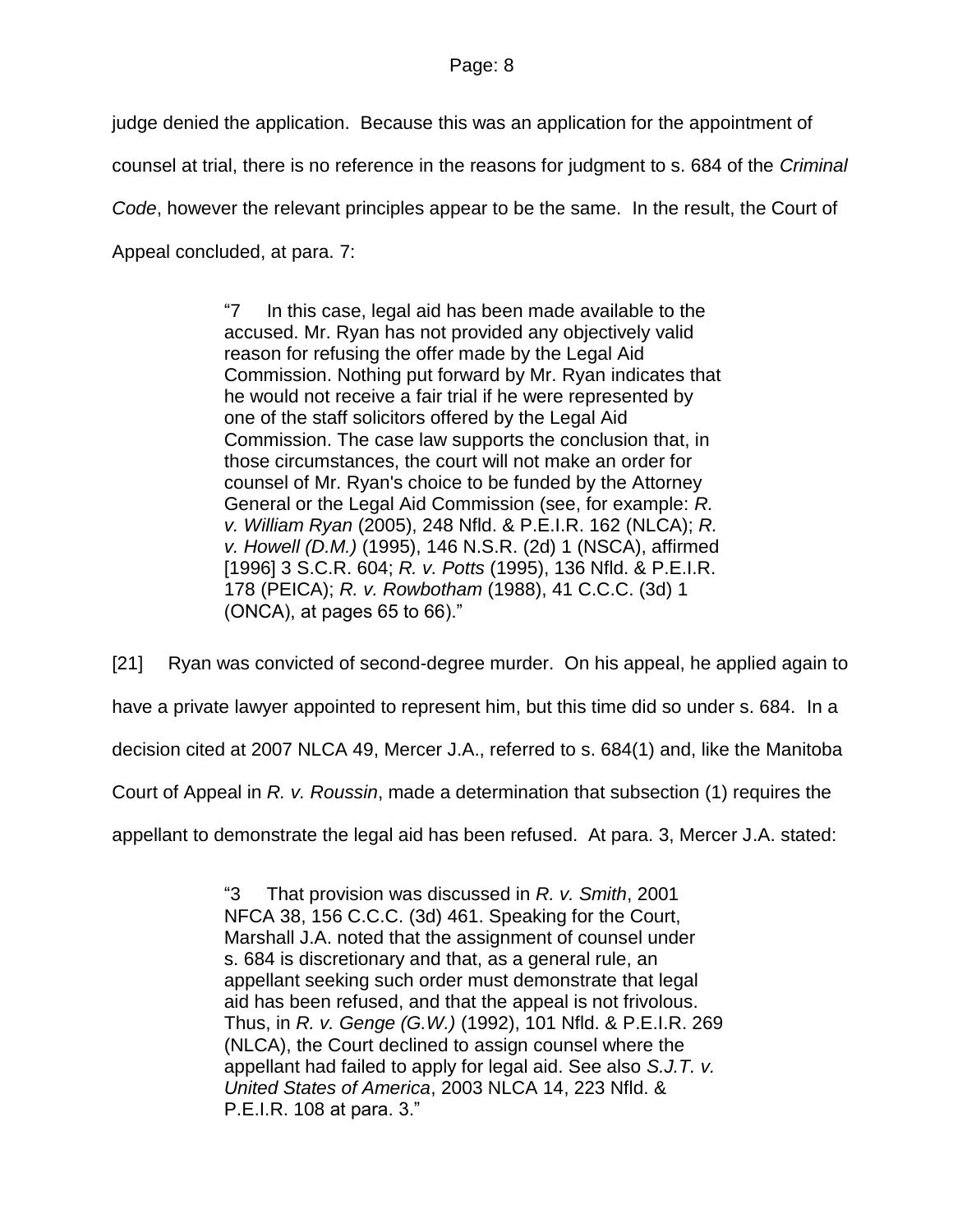[22] Although Ryan again argued that his refusal to accept legal aid counsel was because they were in an unspecified "conflict of interest", this was rejected by Mercer J.A., who concluded at para. 6, like the earlier panel:

> "… Again, there is no objectively valid reason why the appellant could not seek legal assistance from the Legal Aid Commission. In these circumstances, the appellant having failed to establish that appropriate legal assistance is not otherwise available, it would not be appropriate to appoint counsel pursuant to s. 684(1) of the *Criminal Code*."

[23] What I understand Ms. Cunningham draws from these *Ryan* decisions is that if the appellant has an "objectively valid reason" for not seeking legal aid, then she has established that appropriate legal assistance is not otherwise available, and counsel should be appointed and paid by the federal Crown pursuant to s. 684(2).

[24] Ms. Cunningham further submitted that, due to the perceived or actual conflict of interest "it is not appropriate that Legal Aid be granted", and that this constitutes an objectively valid reason for refusing legal aid in the circumstances. The basis for this argument seems to be twofold: first, there is a perception that the YLSS board members on the HCC Committee would want to protect their employees (i.e. the two trial counsel) and their organization; and second, that Ms. Cunningham will be restricted from providing a complete justification for the budget because the board members are adverse in interest and should not be privy to information from the appellant which is subject to litigation privilege.

[25] I cannot agree with the argument that the YLSS board members would necessarily be inclined or be perceived to be inclined to act to protect their staff lawyers. Although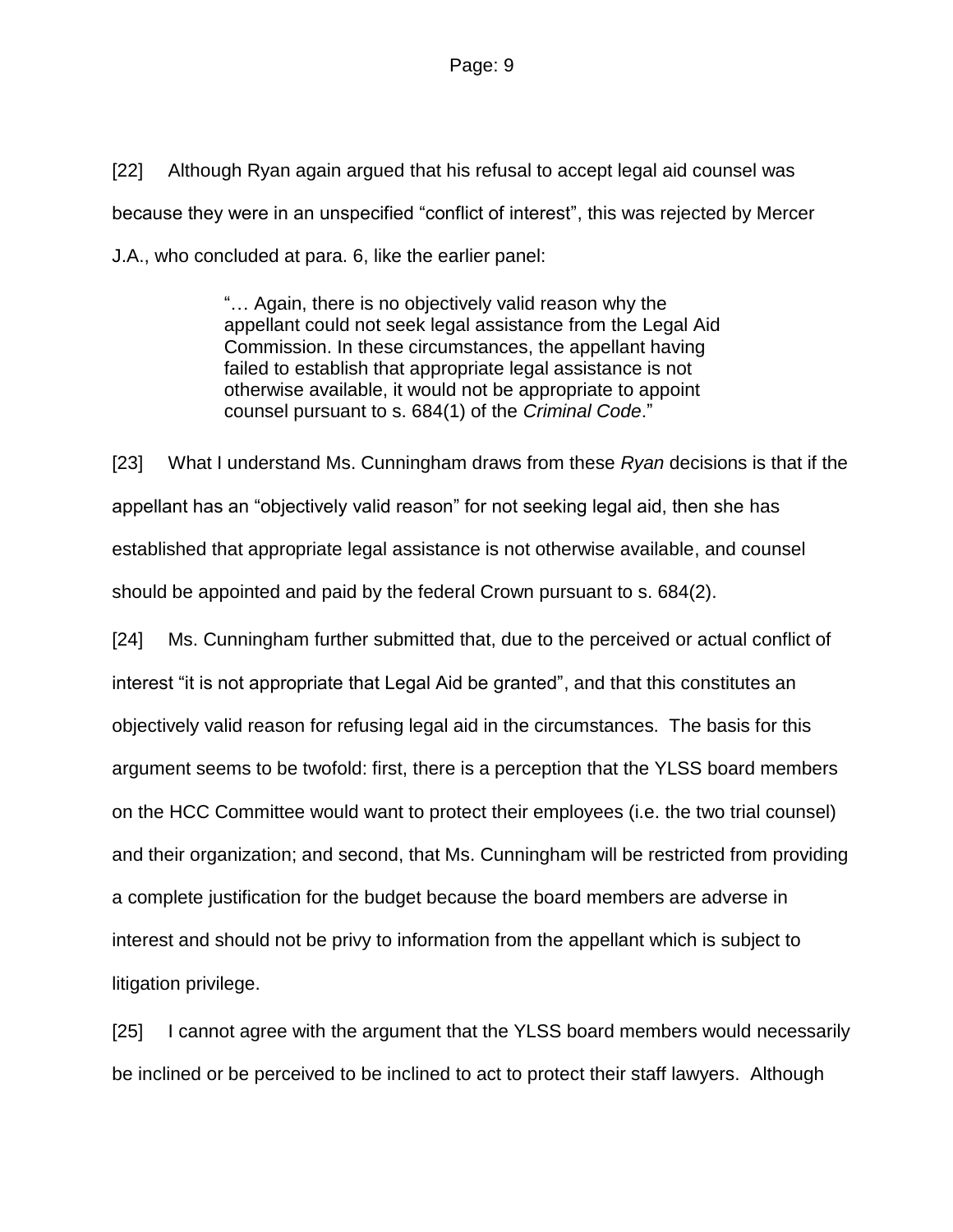the argument was not well fleshed out, it seems to turn on the potential for a reasonable

apprehension of bias. The test for such an apprehension is set out in *Wewaykum Indian* 

*Band v. Canada,* 2003 SCC 45, and applies to tribunals as well as to courts:

[60] In Canadian law, one standard has now emerged as the criterion for disqualification. The criterion, as expressed by de Grandpré J. in Committee for Justice and Liberty v. National Energy Board, supra, at p. 394, is the reasonable apprehension of bias:

> ... the apprehension of bias must be a reasonable one, held by reasonable and right minded persons, applying themselves to the question and obtaining thereon the required information. In the words of the Court of Appeal, that test is "what would an informed person, viewing the matter realistically and practically -- and having thought the matter through -- conclude. Would he think that it is more likely than not that [the decision-maker], whether consciously or unconsciously, would not decide fairly."

[26] In my respectful view, Ms. Cunningham is simply presuming that the board members involved would be inclined to favour their own, as opposed to making their best efforts to ensure that the appellant has a fair and just appeal. There is no evidence before me to support the supposition that a reasonable person fully informed of the circumstances, including the provisions of the *Legal Services Society Act*, R.S.Y. 2002, c. 135 (the "*Act*"), would think it more likely than not that the board members might be biased in favour of their staff counsel. I note for example that pursuant to s. 30(1) of the *Act*, YLSS is not liable for anything done or omitted to be done by a lawyer in the provision of services to an applicant under the *Act.* Therefore, there is no reason for the board members to fear that their interests would be adversely affected by any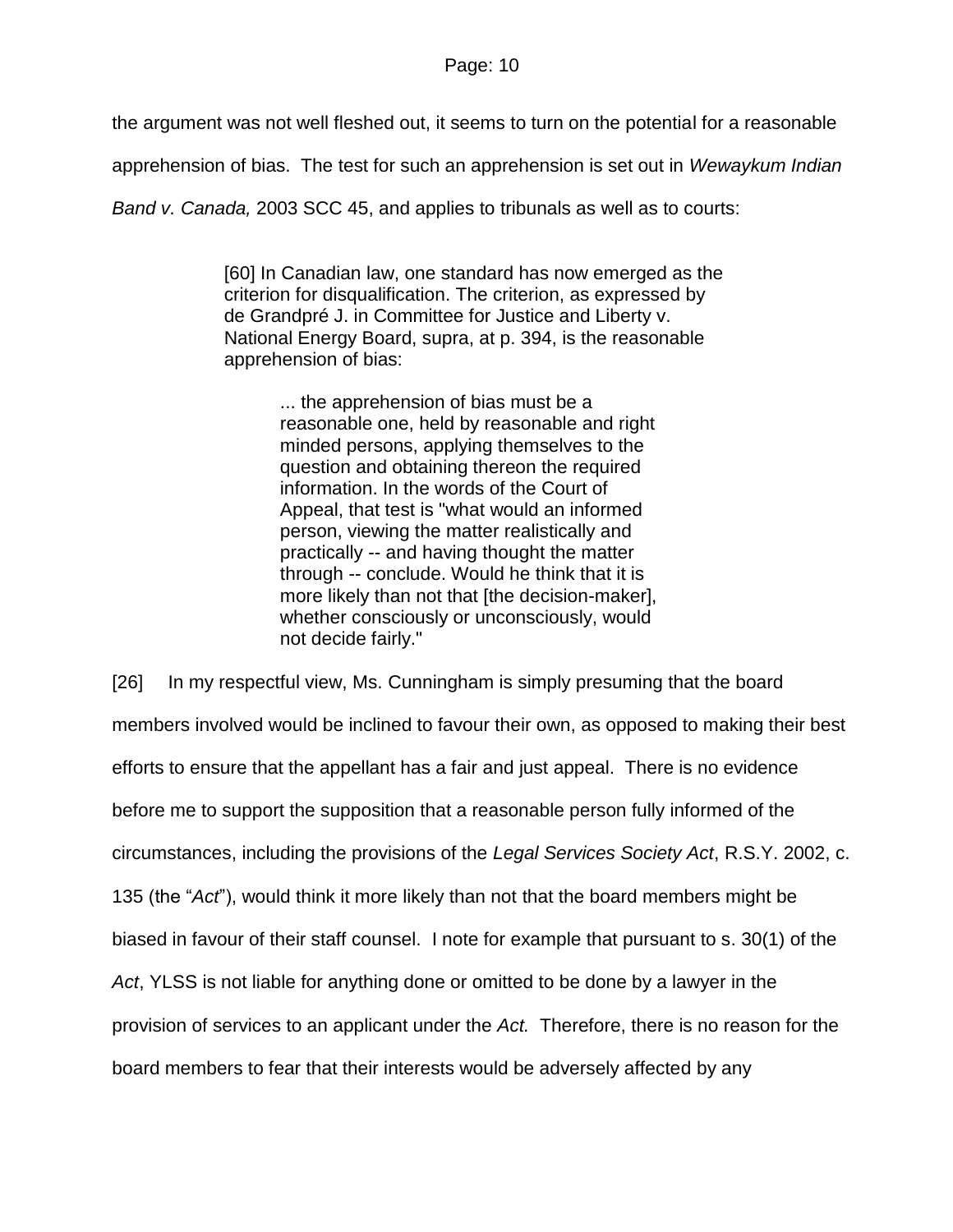wrongdoing by staff lawyers. There is also no reason to presume that the board members would bring to the budget review process anything but their professional best judgment and objectivity. One can reasonably assume that they would have an interest in achieving a just result for the appellant, just as they would have an interest in ensuring that their staff lawyers are conducting trials effectively. The obligation of the board members is to YLSS and not to its individual employees.

[27] The underlying assumption in Ms. Cunningham's argument seems to be that, if the staff lawyers are found to have performed below standard, that somehow that would reflect badly on YLSS. I can accept, for the sake of argument, that it is conceivable that the reputation of YLSS might suffer if its lawyers are found to have been ineffective. However, it seems equally probable that YLSS board members would have an interest in, and indeed an obligation to, root out and expose such a failure, with a view to ensuring that their staff lawyers are acting according to a reasonable standard of care.

[28] In short, the appellant has not persuaded me on a balance of probabilities that there is a reasonable apprehension that the YLSS board members on the HCC Committee would be biased in favour of their staff lawyers, or otherwise would be unduly protective of YLSS, to an extent that would give rise to a perceived or actual conflict of interest.

[29] The second point argued by Ms. Cunningham relating to the appropriateness of legal aid funding for this appeal is that she would be put in the impossible position of having to justify her budget to the HCC Committee, without relaying any information subject to litigation privilege. This assertion is premised on the assumption that the YLSS board members on the Committee will be adverse in interest to the appellant. In my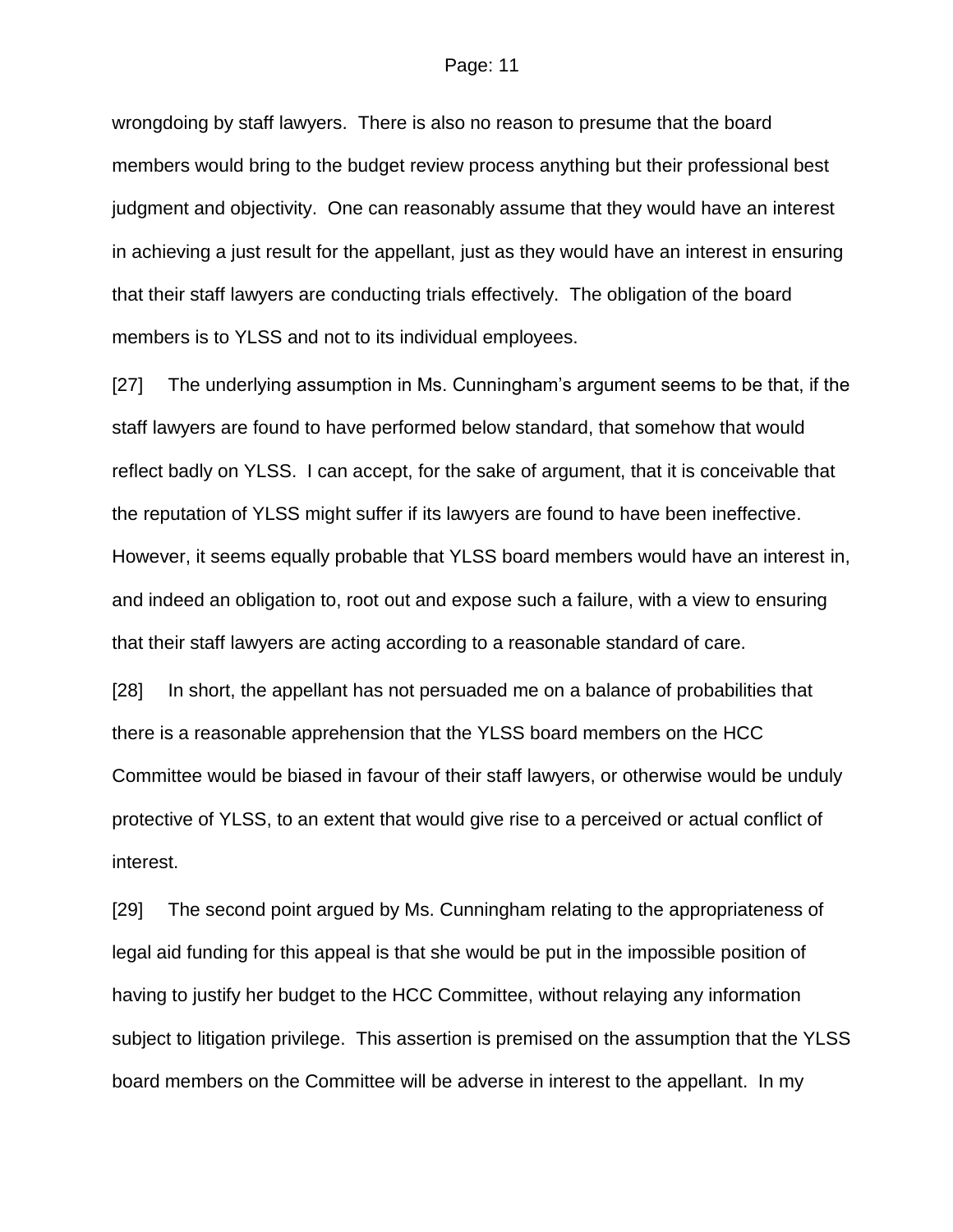view, this assumption is unfounded largely for the reasons I just gave above. There is no reason to suppose that the interests of the YLSS Board are necessarily congruent with those of the staff lawyers, as the board's ultimate obligation is to the Society and not its staff. While I accept that the staff lawyers are adverse in interest to the appellant in the context of this proposed appeal, I reject the assertion YLSS or its board members are similarly situated.

[30] Further, I note that s. 29(1) of the *Act* provides that:

"All information and communications in the possession of the society relating to an applicant for legal aid and their affairs is privileged to the same extent that privilege would attach to information and communications in the possession of a lawyer."

The concern implicit in Ms. Cunningham's submissions on this point is that privileged information might somehow be shared with the staff lawyers and impair her ability to effectively cross-examine them on their affidavits. However, as I read s. 29(1), the board members receiving such privileged information are themselves bound to respect that privilege, which would prevent them from relaying the information to the staff lawyers. Accordingly, Ms. Cunningham's concern here is somewhat unfounded.

[31] In summary, I disagree with Ms. Cunningham's conclusion that it is not appropriate that legal aid be granted to the appellant in this case. Further, since legal aid is potentially available to the appellant, she has not satisfied me that an order for appointment of counsel under s. 684(1) of the *Criminal Code* is necessary.

[32] Further, even if I were to find that the test under s. 684(1) were satisfied, the appellant would still, on the evidence before me, be caught by s. 684(2). That provides that funding by the federal Attorney General will only be required if "legal aid is not